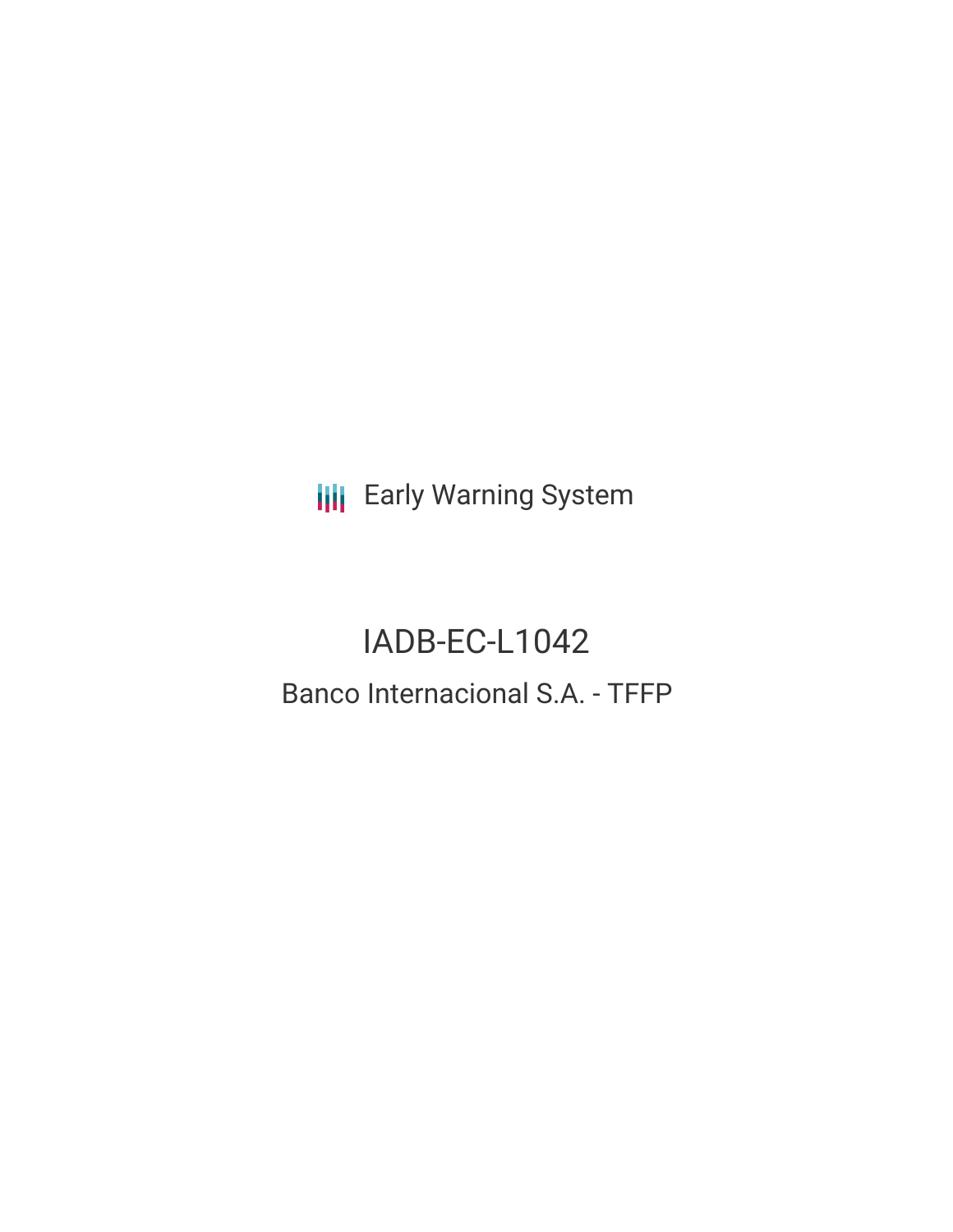| <b>Countries</b>               | Ecuador                                |
|--------------------------------|----------------------------------------|
| <b>Financial Institutions</b>  | Inter-American Development Bank (IADB) |
| <b>Status</b>                  | Completed                              |
| <b>Bank Risk Rating</b>        | U                                      |
| <b>Voting Date</b>             | 2018-04-20                             |
| <b>Borrower</b>                | Government of Ecuador                  |
| <b>Sectors</b>                 | Industry and Trade                     |
| <b>Investment Type(s)</b>      | Loan                                   |
| <b>Investment Amount (USD)</b> | $$9.00$ million                        |
| <b>Project Cost (USD)</b>      | \$19.00 million                        |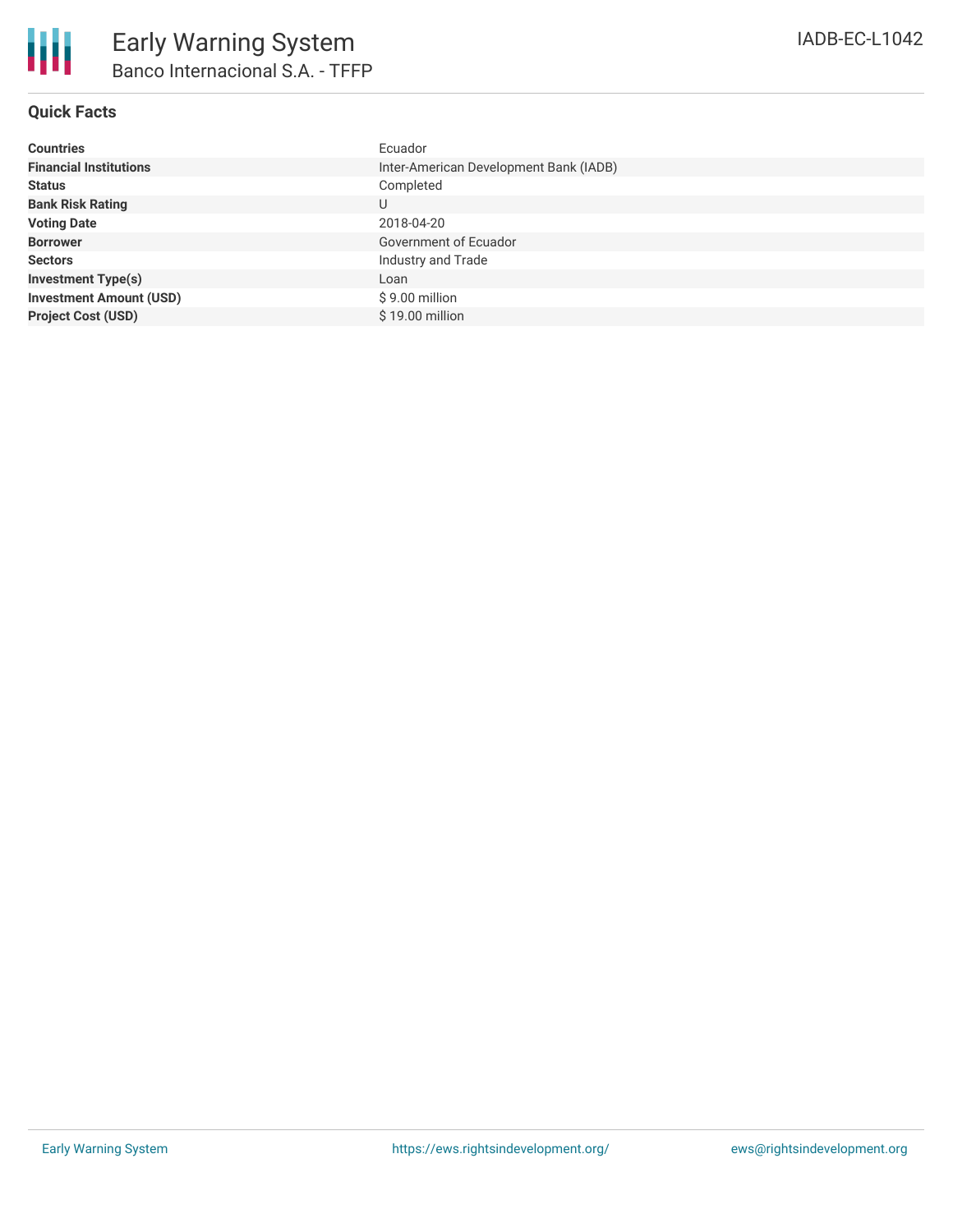

## **Project Description**

Uncommitted TFFP (trade finance facilitatino program) line for up to US\$ 10mn (2 year tenor)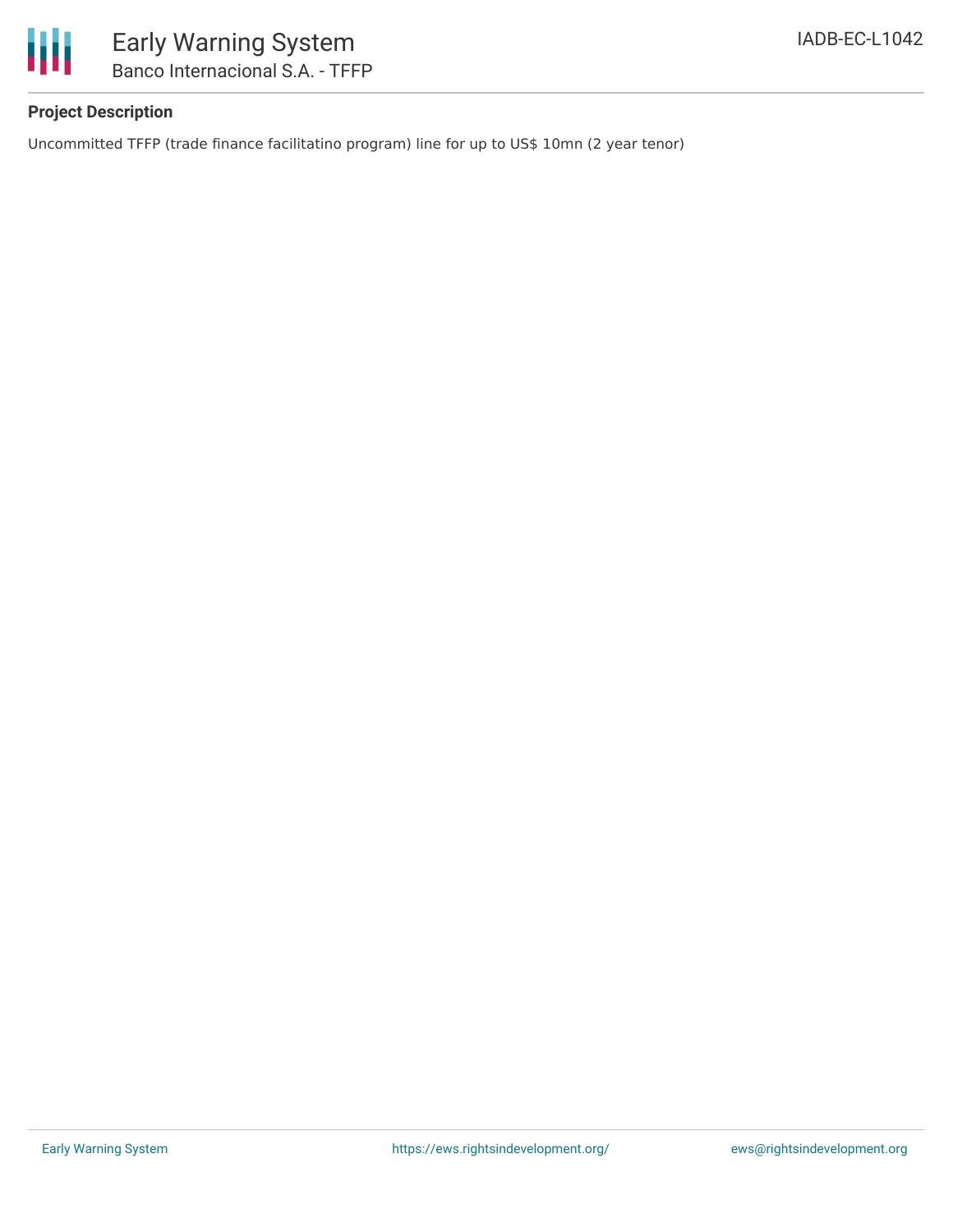### **Investment Description**

• Inter-American Development Bank (IADB)